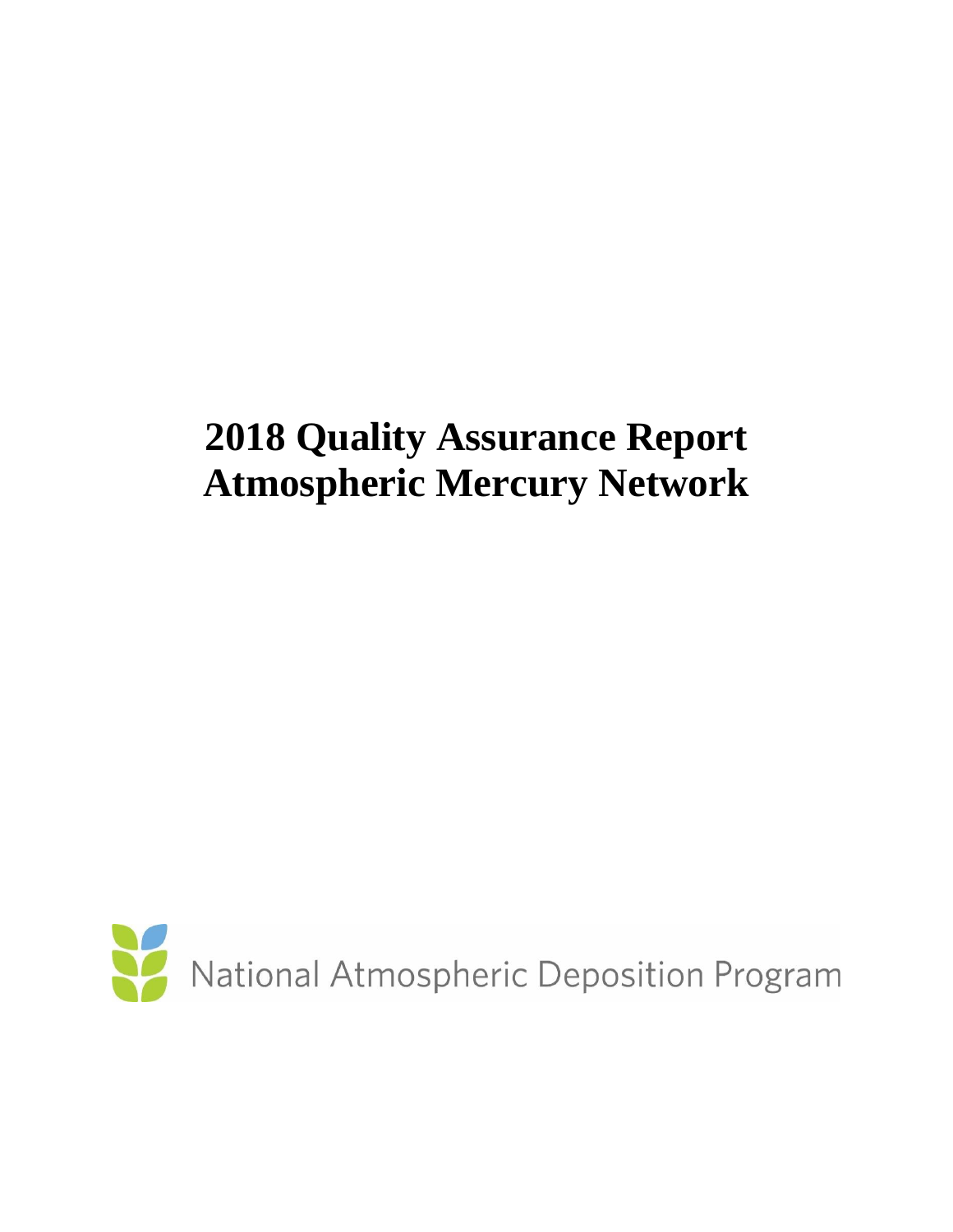For information about the National Atmospheric Deposition Program (NADP) contact:

NADP Program Office Wisconsin State Lab of Hygiene University of Wisconsin 465 Henry Mall Madison, Wisconsin, 53706

URL: [http://nadp.slh.wisc.edu](http://nadp.slh.wisc.edu/) e-mail: [nadp@slh.wisc.edu](mailto:nadp@slh.wisc.edu) phone: 608-263-9162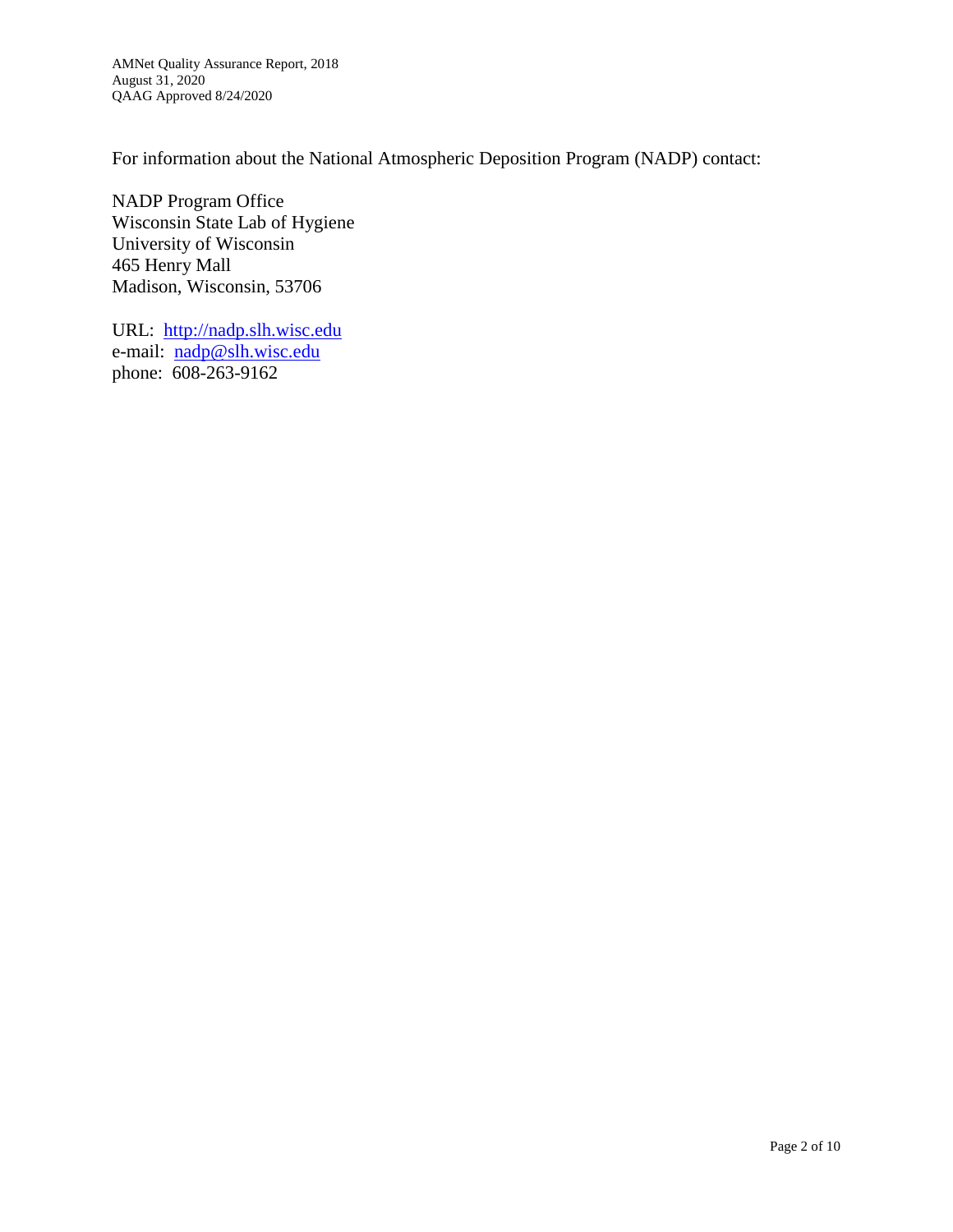# **Abbreviations**

| AMNet              | <b>Atmospheric Mercury Network</b>                                                            |
|--------------------|-----------------------------------------------------------------------------------------------|
| <b>GEM</b>         | Gaseous Elemental Mercury (expressed in $ng/m3$ )                                             |
| <b>GOM</b>         | Gaseous Oxidized Mercury (expressed in $pg/m3$ )                                              |
| <b>MDN</b>         | <b>Mercury Deposition Network</b>                                                             |
| <b>NADP</b>        | <b>National Atmospheric Deposition Program</b>                                                |
| PBM <sub>2.5</sub> | Particulate-Bound Mercury less than 2.5 $\mu$ m in diameter (expressed in pg/m <sup>3</sup> ) |
| <b>OAP</b>         | <b>Quality Assurance Plan</b>                                                                 |
| <b>SOP</b>         | <b>Standard Operating Procedures</b>                                                          |

## **Units and Conversion Factors**

| $\mathrm{^{\circ}F}$ | degrees Fahrenheit                              |
|----------------------|-------------------------------------------------|
| $\rm ^{\circ}C$      | degrees Celsius                                 |
| cm                   | centimeters                                     |
| $\mathbf{L}$         | liters                                          |
| μl                   | microliter $(1 \mu l = 10^{-6} L)$              |
| lpm                  | liters per minute                               |
| ng                   | nanograms $(1 \text{ ng} = 10^{-9} \text{ g})$  |
| $ng/m^3$             | nanograms per cubic meter                       |
| pg                   | picograms $(1 \text{ pg} = 10^{-12} \text{ g})$ |
| $pg/m^3$             | picograms per cubic meter                       |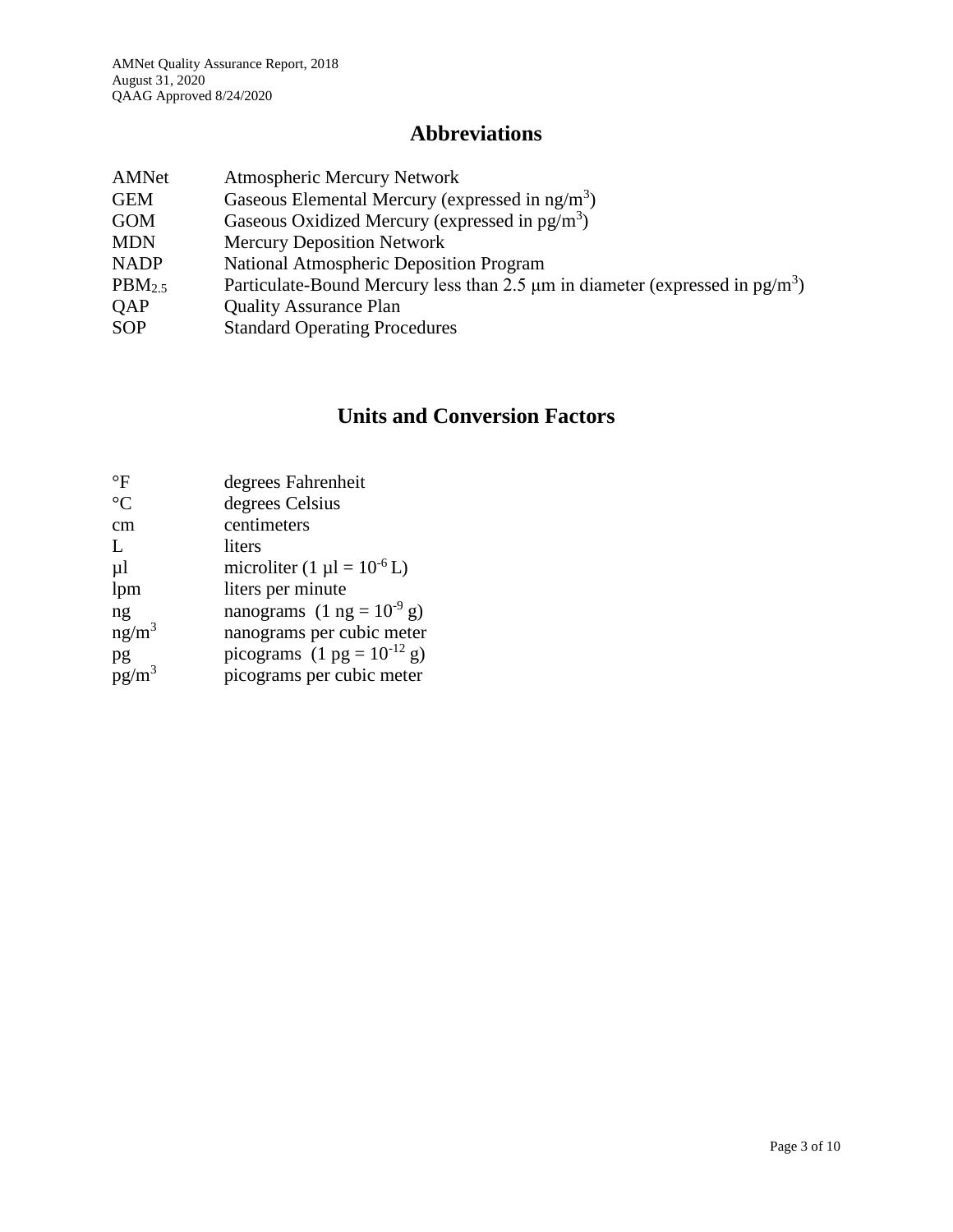AMNet Quality Assurance Report, 2018 August 31, 2020 QAAG Approved 8/24/2020

#### **Table of Contents**

#### **1.0 Introduction**

#### **2.0 Site Performance and Systems Surveys**

- 2.1 AMNet Sites Surveyed in 2018
- 2.2 Instrument Test Results
- 2.3 Siting Criteria
- 2.4 Instrument Repairs
- 2.5 Certification of Test Equipment

#### **3.0 Training**

**4.0 Data**

#### **5.0 References**

## **List of Tables**

- Table 1 AMNet Sites
- Table 2 AMNet Sites Surveyed in 2018
- Table 3 Serial Numbers for Instruments at Surveyed Sites
- Table 4 Instrument Descriptions
- Table 5 Survey Results
- Table 6 Siting Criteria Obstructions and Inlet Heights
- Table 7 Flow meter calibration results from 2018 and 2019
- Table 8 Problems Impacting Data Completeness
- Table 9 Percent Valid Data by Site for 2018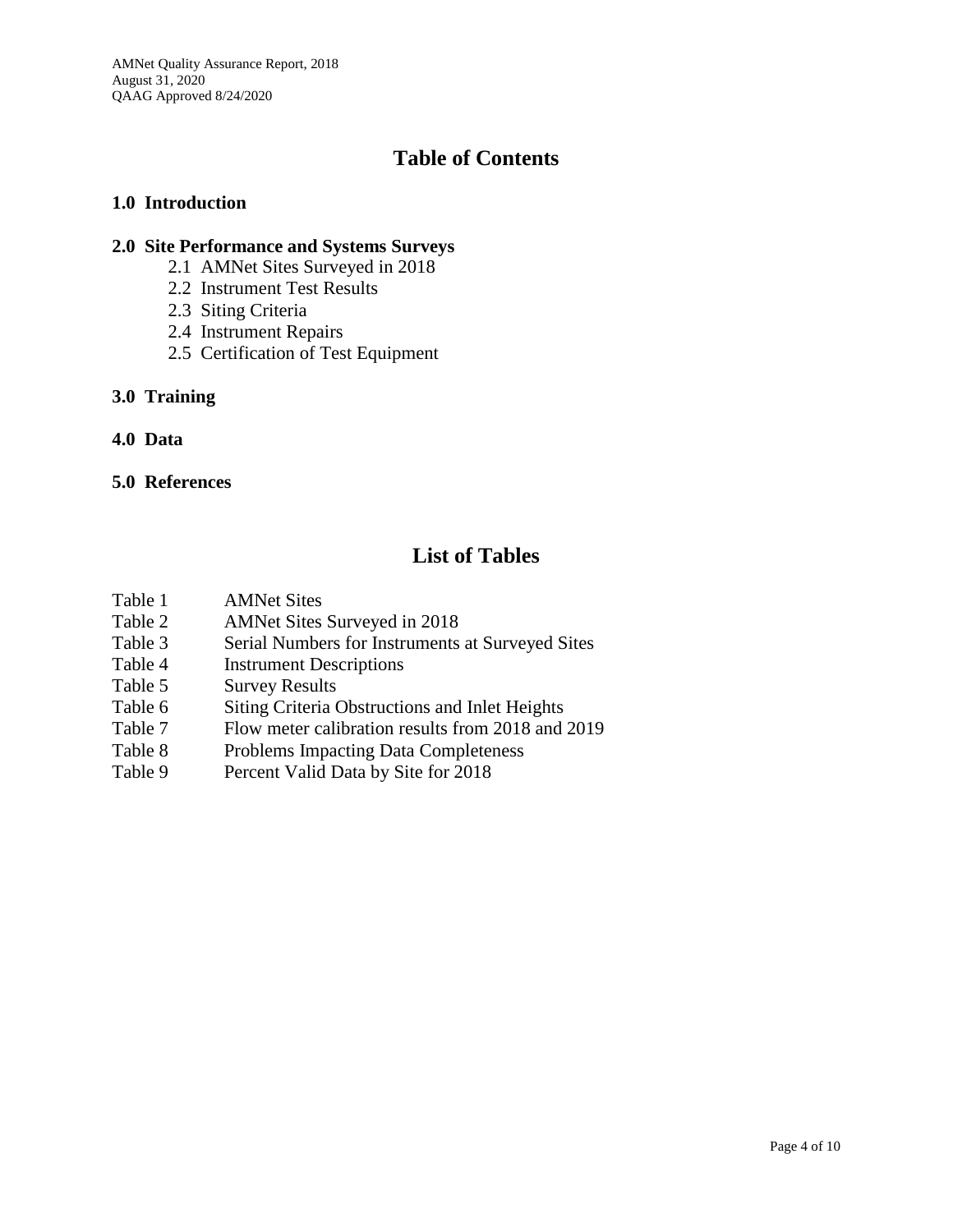#### **1.0 Introduction**

The Atmospheric Mercury Network (AMNet) was established in 2009. Twenty-one AMNet sites operated in 2018, including one site (Mt Lulin) in Taiwan (Table 1). The concentration of gaseous elemental mercury (GEM) was measured at all sites. Speciated mercury: gaseous oxidized mercury (GOM), and particulate bound mercury (PBM2.5), was measured at 13 sites in 2018. Eight sites (AK03, IN34, MA22, MN06, NJ54, NY06, NY20 and NY43) measure GEM only. All measurements followed the AMNet Standard Operating Procedures (SOPs) found at [http://nadp.slh.wisc.edu/AMNet/docs.aspx.](http://nadp.slh.wisc.edu/AMNet/docs.aspx)

The AMNet Site Liaison provides remote technical support to site operators, completes site performance and systems surveys, and reviews the data on a monthly basis to identify problems. Data review includes both manual and automated quality control checks. Site operators are notified whenever problems are discovered.

In 2018, NADP moved from the University of Illinois Champaign-Urbana/Illinois State Water Survey to the University of Wisconsin/Wisconsin State Laboratory of Hygiene. Due to the challenges of the transition, only four sites were surveyed by the AMNet Site Liaison in 2018. This was the first time any site exceeded the 2-year site visit criteria (MS12 surveyed 12/13/2016). This report includes a summary of the findings from each of the 2018 surveys.

Changes in 2018 include the following:

- Two sites (AK03 and NS01) closed in 2018.
- Two sites (IN34 and MN06) started in 2018.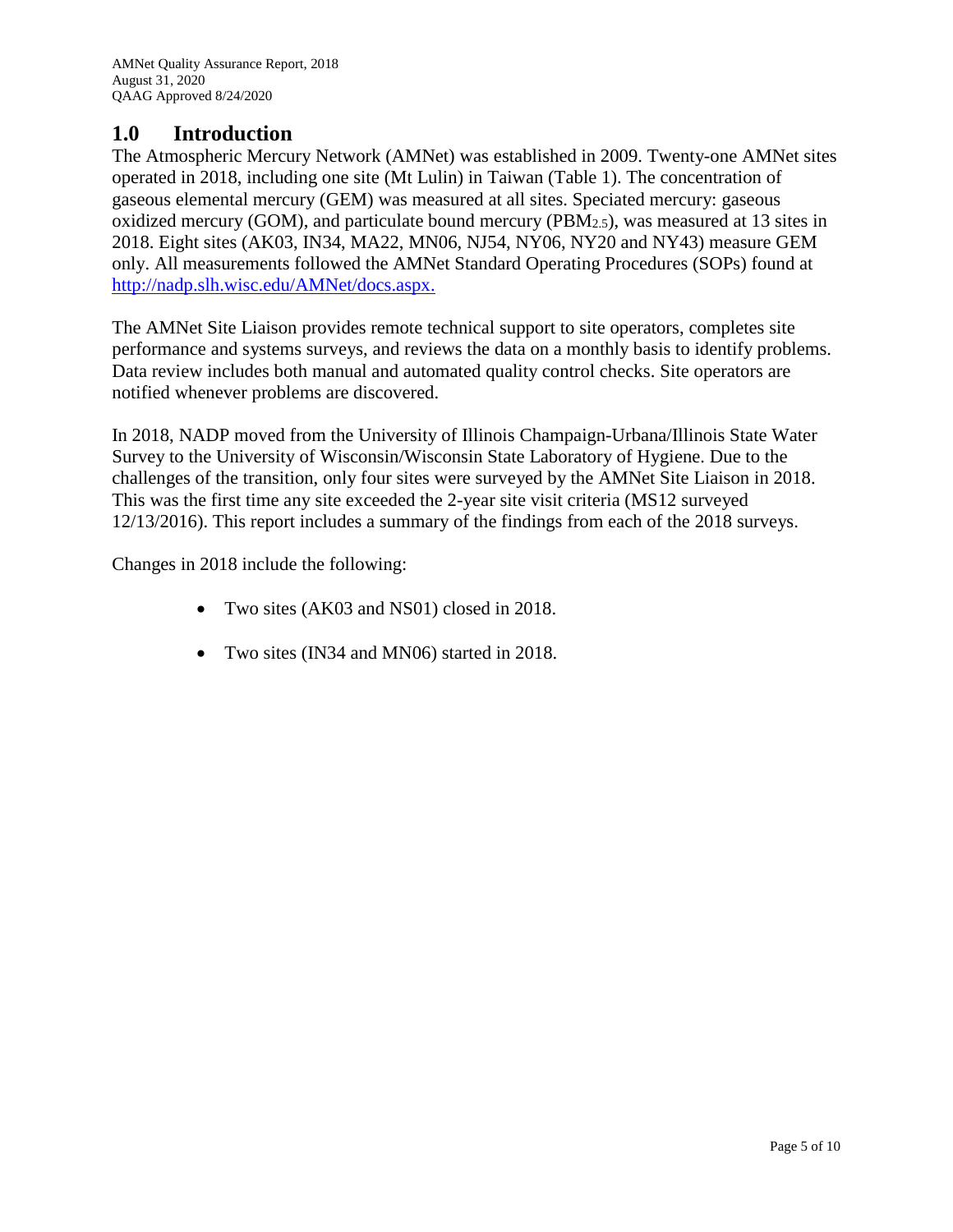#### **Table 1.** AMNet Sites

| <b>NADP</b><br>Site ID | <b>State</b>           | <b>Operating Agency</b>   | <b>START_DATE</b> | <b>END_DATE</b> | Lapse                   |
|------------------------|------------------------|---------------------------|-------------------|-----------------|-------------------------|
| AK03                   | Alaska                 | National Park Service     | 2/5/2014          | 12/20/2018      |                         |
| AL03                   | Alabama                | ARA Inc.                  | 1/29/2016         | 11/9/2016       |                         |
| AL19                   | Alabama                | ARA Inc.                  | 1/1/2009          | 6/28/2016       |                         |
| <b>FL96</b>            | Florida                | ARA Inc.                  | 1/1/2009          | 10/5/2016       |                         |
| GA40                   | Georgia                | ARA Inc.                  | 1/1/2009          | 10/4/2016       |                         |
| HIOO                   | Hawaii                 | NOAA/EPA                  | 12/30/2010        | Current         |                         |
| IL11                   | Illinois               | NADP/CAL                  | 3/30/2017         | Current         |                         |
| IN21                   | Indiana                | <b>LADCO</b>              | 4/29/2016         | Current         |                         |
| IN <sub>34</sub>       | Indiana                | <b>LADCO</b>              | 10/2/2018         | Current         |                         |
| <b>MA22</b>            | Massachusetts          | <b>MIT</b>                | 7/29/2017         | Current         |                         |
| MD08                   | Maryland               | University of Maryland    | 1/1/2008          | Current         | $6/30/2011 - 1/12/2012$ |
| MD98                   | Maryland               | <b>NOAA</b>               | 11/7/2006         | Current         |                         |
| <b>ME97</b>            | Maine                  | Micmac Tribe              | 12/3/2013         | 12/31/2015      |                         |
| MI09                   | Michigan               | University of Michigan    | 8/10/2015         | 7/11/2016       |                         |
| <b>MN06</b>            | Minnesota              | Leech Lake Band of Ojibwe | 5/2/2018          | 5/29/2019       |                         |
| <b>MS12</b>            | Mississippi            | <b>NOAA</b>               | 9/29/2006         | Current         |                         |
| NJ30                   | New Jersey             | State of New Jersey       | 10/11/2016        | Current         |                         |
| NJ54                   | New Jersey             | State of New Jersey       | 10/12/2016        | Current         |                         |
| <b>NS01</b>            | Nova Scotia,<br>Canada | Environment Canada        | 1/26/2009         | 11/27/2018      |                         |
| <b>NU15</b>            | Nunavut,<br>Canada     | Environment Canada        | 1/4/2002          | Current         |                         |
| <b>NY06</b>            | New York               | <b>State of New York</b>  | 8/27/2008         | Current         |                         |
| <b>NY20</b>            | New York               | <b>SUNY ESF</b>           | 11/21/2007        | Current         |                         |
| NY43                   | New York               | State of New York         | 11/21/2007        | Current         |                         |
| OH <sub>02</sub>       | Ohio                   | Ohio University           | 1/1/2007          | Current         | $2/15/2012 - 9/24/2013$ |
| OH <sub>52</sub>       | Ohio                   | Ohio State University     | 1/1/2012          | Current         |                         |
| OK99                   | Oklahoma               | Cherokee Nation           | 10/20/2008        | 5/31/2015       |                         |
| <b>TW01</b>            | Taiwan                 | EPA Taiwan                | 1/1/2010          | Current         |                         |
| UT97                   | Utah                   | State of Utah             | 11/23/2008        | 8/14/2017       |                         |
| VT99                   | Vermont                | University of Vermont     | 1/1/2008          | 1/4/2016        |                         |
| $\rm W I07$            | Wisconsin              | State of Wisconsin        | 2/1/2012          | Current         |                         |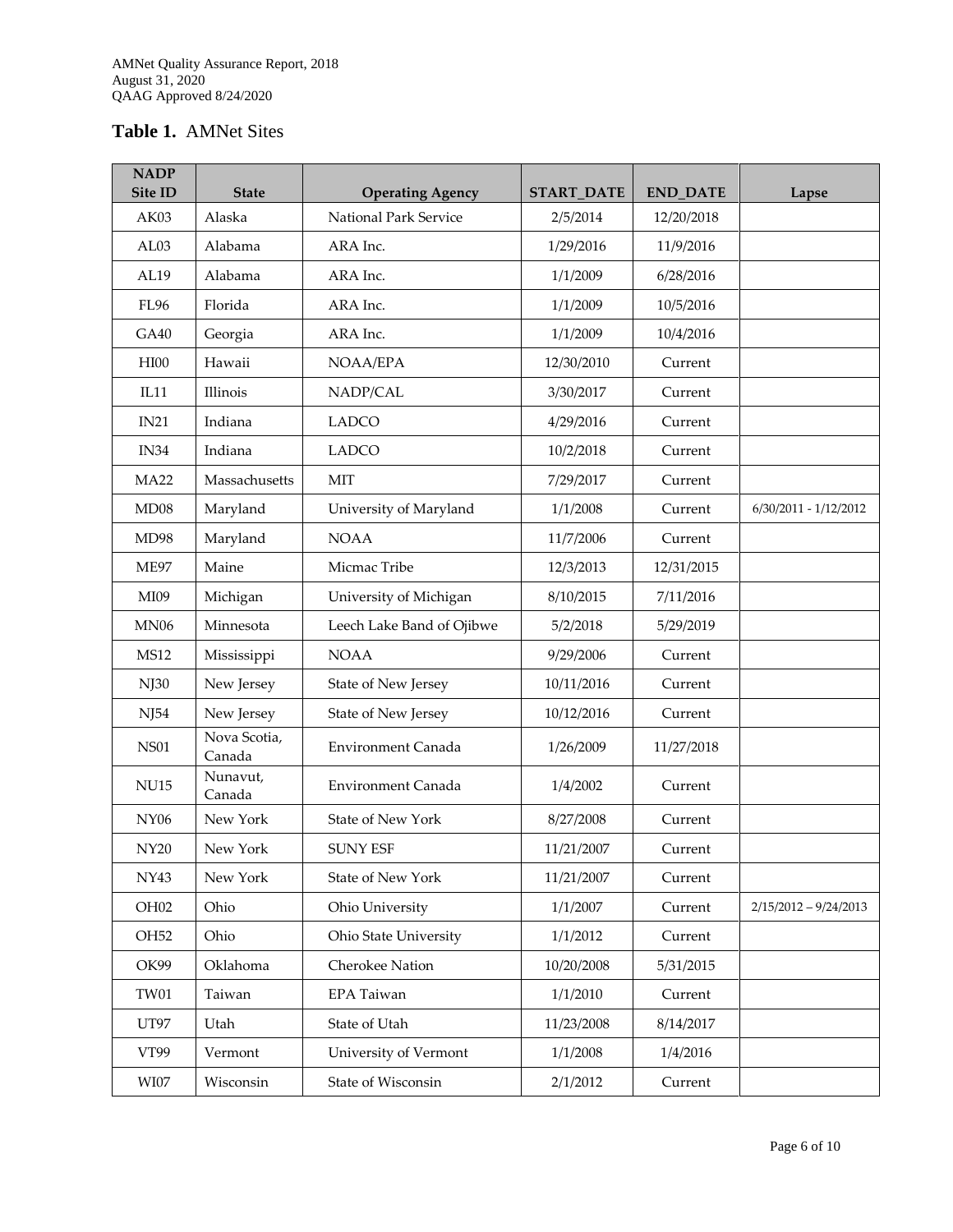#### **2.0 Site Performance and Systems Surveys**

Sites are surveyed at least once every two years by the AMNet Site Liaison. Site survey reports are completed to document problems that are discovered during the survey and their resolution.

Site surveys evaluate both field and laboratory operations (including equipment operation), and siting criteria. Site surveys ensure data comparability within the network, resolve operational problems that may not be apparent in data review, and address training needs at each site. Siting criteria obstructions are either towers or trees. Recommendations and influences are explained to the Site Operators. Repairs or changes are left to the sites to resolve although some are difficult or impossible to rectify.

Typically the data before repairs was invalid. Repairs and data evaluation is explained at each Site Visit. Following the repair that data should be valid.

Additional information regarding site surveys may be found in the document titled *Atmospheric Mercury Network: Site Performance and Systems Survey*. This document is available from the NADP website [\(http://nadp.slh.wisc.edu/AMNet/docs.aspx\)](http://nadp.slh.wisc.edu/AMNet/docs.aspx).

## **2.1 AMNet Sites Surveyed in 2018**

Site surveys were conducted at four AMNet sites in 2018. Station ID's, survey dates and station names are presented in Table 2.

| <b>Site ID</b>   | <b>Station Name</b> | <b>Survey Date</b>                           |
|------------------|---------------------|----------------------------------------------|
| AK03             | Denali              | 11/22/2018                                   |
|                  |                     | (Surveyed prior to closure per site request) |
| MN <sub>06</sub> | Leach Lake          | 5/1/2018                                     |
| NY06             | <b>Bronx</b>        | 6/12/2018                                    |
| NY20             | Rochester           | 6/11/2018                                    |

**Table 2.** AMNet Sites Surveyed in 2018.

## **2.2 Instrument Test Results**

As part of the site survey, instrument sensitivity (i.e., response factor) and the internal calibration source are verified. Independent, third party calibration certificates for the survey test equipment are kept on file. Table 3 lists the serial numbers for the AMNet instruments at each site. Illegible serial numbers are listed as "n/a" (not available). Not present instrumentation is listed as "n/p". All sites surveyed on 2018 were GEM only.

| <b>Site ID</b> | <b>Instrument Models</b> |      |       |      |      |      |  |  |
|----------------|--------------------------|------|-------|------|------|------|--|--|
|                | 1102                     | 2537 | 1130P | 1130 | 1135 | 2505 |  |  |
| AK03           | n/p                      | 215  | n/p   | n/p  | n/p  | 150  |  |  |
| <b>MN06</b>    | n/p                      | 320  | n/p   | n/p  | n/r  | n/p  |  |  |
| <b>NY06</b>    | n/p                      | 5035 | n/p   | n/p  | n/p  | n/p  |  |  |
| <b>NY43</b>    | n/p                      | 5039 | n/p   | n/a  | n/a  | n/p  |  |  |

**Table 3**. Serial Numbers for Instruments at Surveyed Sites.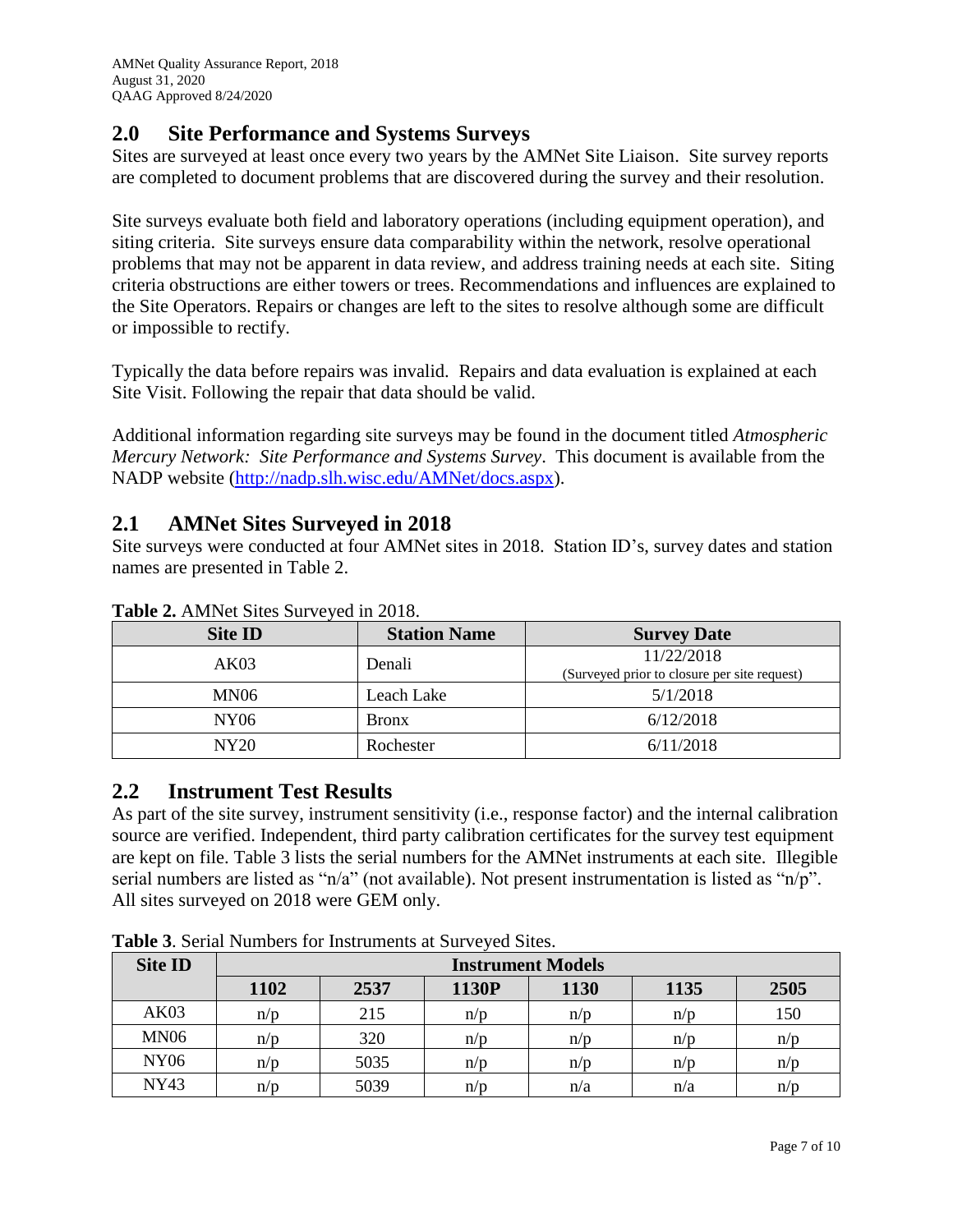| <b>Instrument ID</b> | <b>Description</b>                               |  |  |  |  |
|----------------------|--------------------------------------------------|--|--|--|--|
| 1102                 | Tekran Air Dryer for Speciation System           |  |  |  |  |
| 2537                 | <b>Tekran CVAFS Automated Mercury Analyzer</b>   |  |  |  |  |
| 1130P                | <b>Tekran Speciation Pump Module</b>             |  |  |  |  |
| 1130                 | <b>Tekran Oxidized Mercury Speciation Module</b> |  |  |  |  |
| 1135                 | Tekran Particulate Mercury Speciation Module     |  |  |  |  |
| 2505                 | Mercury Vapor Calibration Unit                   |  |  |  |  |

#### **Table 4.** Instrument Descriptions

Table 5 lists the results [i.e., pass (p), fail (f)] for each test of the field instruments. Criteria for assigning pass/fail are defined in *Atmospheric Mercury Network: Site Performance and Systems Survey*. Significant deviation from the test criteria would be indicated by an uppercase "F". No significant deviations were noted in 2018. Parameters that were not tested are listed as "n/a." MN06 was a newly installed site in 2018. Warning and control limits are set and published in the *Atmospheric Mercury Data Management Manual:* [http://nadp.slh.wisc.edu/lib/manuals/AMNet-](http://nadp.slh.wisc.edu/lib/manuals/AMNet-2406_Data_Management_Manual_v_2.pdf)[2406\\_Data\\_Management\\_Manual\\_v\\_2.pdf.](http://nadp.slh.wisc.edu/lib/manuals/AMNet-2406_Data_Management_Manual_v_2.pdf) If a parameter exceeds control limits upon departure, that parameter receives a failing grade. The failing grade can apply to both analytical and siting criteria.

**Table 5.** Survey Results.

| <b>Site ID</b> |                    | <b>Air Flow and Leak Tests</b> |              |                      |                           |              | <b>Cartridge A and B Recoveries</b> |                       |
|----------------|--------------------|--------------------------------|--------------|----------------------|---------------------------|--------------|-------------------------------------|-----------------------|
|                | <b>Temps</b><br>OK | <b>Inlet</b><br><b>Flow</b>    | 2537<br>Flow | Leak<br><b>Check</b> | <b>Response</b><br>Factor | Low<br>Level | <b>High</b><br><b>Level</b>         | <b>Ambient</b><br>Air |
| AK03           | n/a                | P                              | n            | p                    |                           |              |                                     | n                     |
| <b>MN06</b>    | n/a                | P                              | n            | p                    | n/a                       | n/a          | n/a                                 | n/a                   |
| <b>NY06</b>    | n/a                | P                              | n            | p                    | D                         | D            | p                                   |                       |
| <b>NY43</b>    | n/a                | P                              |              | p                    | n                         | D            | n                                   | D                     |

2537 = Tekran continuous mercury vapor analyzer

## **2.3 Siting Criteria**

Compliance with siting criteria is evaluated with regard to obstructions  $(>20^{\circ})$  in each of 8 directions (i.e., N, NE, E, SE, S, SW, W, and NW) from the instrument inlet. Also, the height from the ground to each inlet is measured. Results are presented in Table 6. Obstructions are evaluated as pass (p) or fail (f). Deviations from the siting criteria are discussed with the operator during the site survey. Failures of siting criteria failures can affect the speciated data because turbulence is changed by the obstruction. Analytical failures should be corrected during or soon after the Site Visit. Corrective action, when possible, is the responsibility of the site operator and the site supervisor. Site photos can be found at: [http://nadp.slh.wisc.edu/AMNet/.](http://nadp.slh.wisc.edu/AMNet/)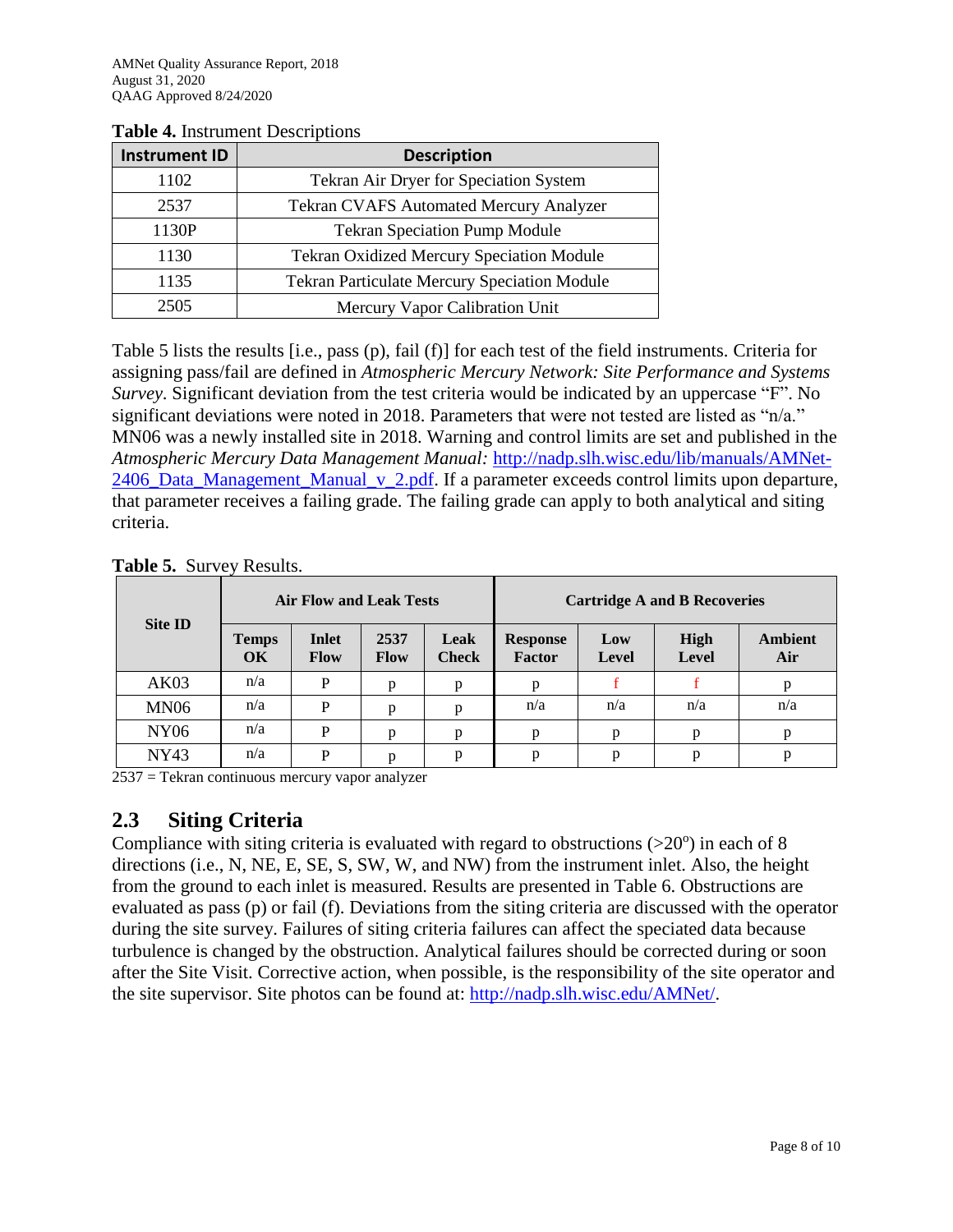| <b>Site</b> | <b>Inlet</b><br>Height<br>(m) | N | <b>NE</b> | E | <b>SE</b> | S | <b>SW</b> | W | <b>NW</b> |
|-------------|-------------------------------|---|-----------|---|-----------|---|-----------|---|-----------|
| AK03        | 3.2                           |   |           | D |           |   | n         | D |           |
| <b>MN06</b> | 2.4                           |   |           | D |           |   | n         | p |           |
| <b>NY06</b> | 14.1                          |   |           | D | n         |   | n         | D |           |
| <b>NY43</b> | 4.3                           |   |           | n | n         |   | n         | n |           |

**Table 6**. Siting Criteria Obstructions and Inlet Heights.

#### **2.4 Instrument Repairs**

In 2018, no instruments needed repair prior to operational assessment.

#### **2.5 Test Equipment Calibration**

Due to ongoing as-received calibration failures, the Bios flowmeters were retired in 2018 and a TetraCal venturi flow meter was purchased for use in the field. The TetraCal has no moving parts, can measure the complete dynamic range, continuously measures both Standardized and Volumetric flow and has an operating range down to -30 $\degree$  C. The TetraCal is expected to perform better "as-received" and will only require one certification saving the program hundreds of dollars a year.

|                   |             | <b>Calibration Date</b> |              |  |  |
|-------------------|-------------|-------------------------|--------------|--|--|
| <b>Flow Meter</b> |             | 04/2018                 | 11/2019      |  |  |
| <b>TetraCal</b>   | as-received | n/a                     | In Tolerance |  |  |
|                   | as-shipped  | Purchased new           | In Tolerance |  |  |

**Table 7**. Flow Meter Calibration Results for 2018 and 2019.

A Tekran 2505 Mercury Vapor Primary Calibration Unit and a certified Hamilton 25 µL syringe (Model 1702RN) are used to validate instrument internal permeation sources. On September 10, 2018 syringe SN 5647 and SN 7473 was found to be within tolerance both as-received and as-shipped. SN 7473 was certified again on December 3, 2019 and found to be within tolerances. The syringes and flowmeters are certified annually by the manufacturer, the syringe is NIST traceable, while the flow meters are NELAP certified.

## **3.0 Training**

No formal AMNet training sessions were held in 2018. Operator performance is reviewed with each site visit.

#### **4.0 Data**

AMNet data are evaluated using a series of automated checks and through manual inspection by the AMNet Site Liaison. Additional information on this process is available in the *Atmospheric Mercury Network Data Management Manual*. Table 8 lists the percentage of valid data collected at each site in 2018. Values are presented for each of the three forms of mercury that are measured including: GEM, GOM, and PBM2.5. Two sites, IN21 and MD08, did not meet data quality objectives ( $\geq$  75% data completeness on an annual basis) for GEM in 2018. One site